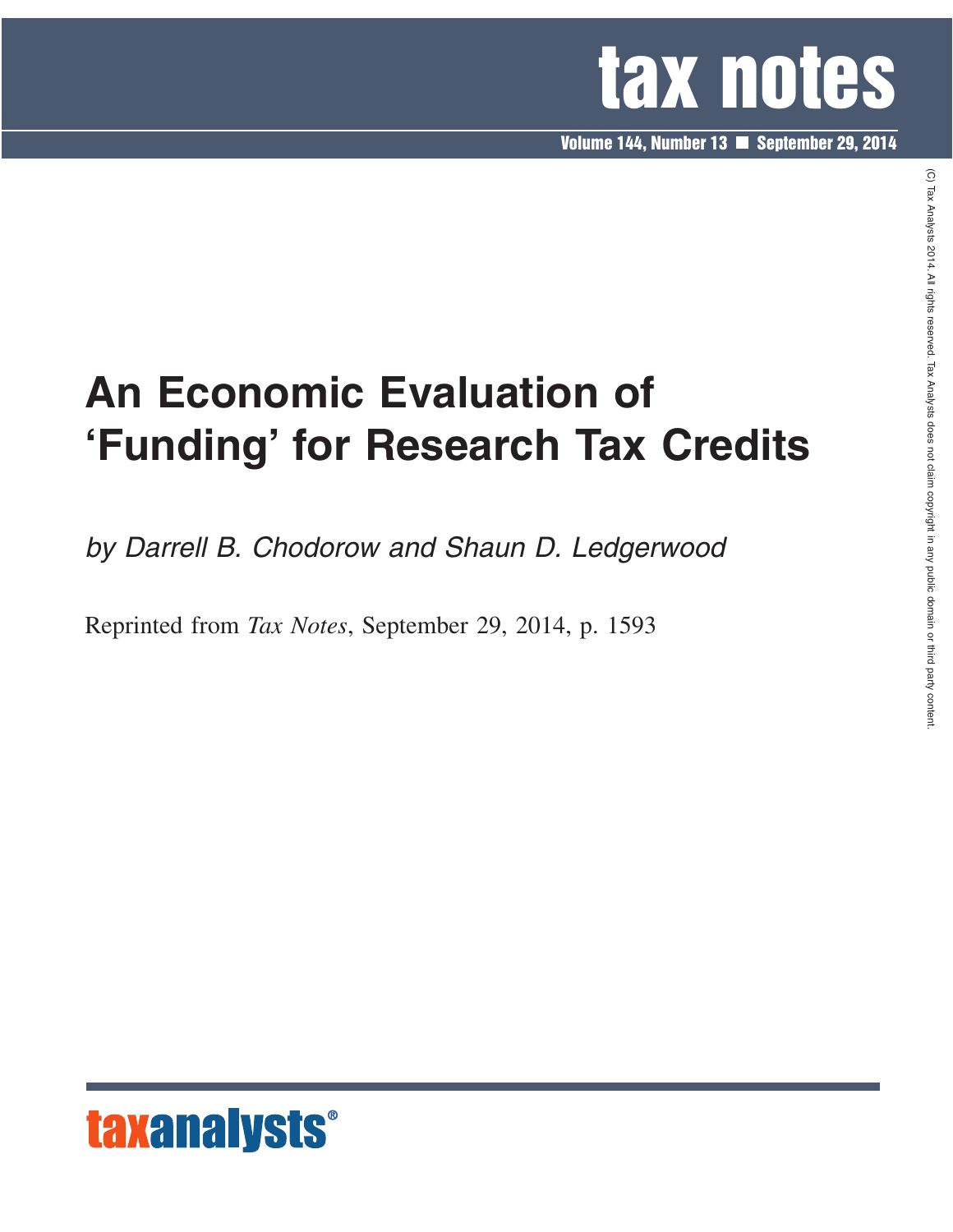# tax notes™ VIEWPOINT

# **An Economic Evaluation of 'Funding' for Research Tax Credits**

#### **By Darrell B. Chodorow and Shaun D. Ledgerwood**

Darrell B. Chodorow and Shaun D. Ledgerwood are principals in the Washington office of the Brattle Group Inc. The authors would like to thank Michael Cragg and A. Lawrence Kolbe for their valuable comments.

In this article, Chodorow and Ledgerwood address the funding of contractors' research and experimental activities for purposes of assessing research tax credit claims. Frequent disputes continue to arise regarding whether research conducted by contractors is funded. A recent summary judgment order in *Geosyntec* helped clarify the proper implementation of the funding standards by focusing on the structure of the contracting parties' fee arrangement as dispositive proof of their allocation of the risk of failed research. The court held that a research provider's claim is deemed unfunded if the qualified research was conducted under a fixed-fee contract rather than cost-plus contracts with capped fees.

Chodorow and Ledgerwood argue that the *Geosyntec* approach does not fully assess how different contractual terms allocate the risks of failure among the parties. They have developed an analytical method for assessing the risk and reward calculus using the principles of risk allocation found in microeconomic theory and contract law. The authors were economic consultants for the taxpayer in *Geosyntec* in its pretrial negotiations with the IRS.

#### **A. Introduction**

The Economic Recovery Tax Act of 1981 (ERTA) established a research tax credit  $(RTC)$ ,<sup>1</sup> allowing a taxpayer to claim a credit of 20 percent for qualified research expenses in a given tax year over a statutorily defined base amount.<sup>2</sup> Congress has continu-

ally extended this credit, emphasizing that ''research is the lifeblood of our economic progress [and] effective tax incentives for research and development must be a fundamental element of America's competitiveness strategy.''3 However, there is uncertainty about the implementation of some aspects of the RTC.<sup>4</sup> This article focuses on uncertainty surrounding the ineligibility of ''any research to the extent funded by any grant, contract, or otherwise by another person (or governmental entity)."<sup>5</sup> This "funded research" exclusion has been a frequent topic of dispute between the IRS and taxpayers, beginning with the seminal case of *Fairchild Industries Inc. v. United States*<sup>6</sup> and more recently in an order on summary judgment in *Geosyntec Consultants Inc. v. United States*. <sup>7</sup> These two cases share the common element of rare taxpayer-favorable findings but leave unresolved key factors concerning funding and the later allocation of qualified credits.8 Clarity is needed to provide incentives for legitimate investments in research as contemplated by the congressional intent behind the RTC.

This article addresses the funding of research and experimental activities in a manner consistent with the legislative purpose of the RTC, case law, basic contract principles, and economic theory. Although *Geosyntec* has helped clarify the proper implementation of the funding standards, it does not fully assess how different contractual terms allocate the risks of failure among the parties in contracts requiring research expenditures. A research provider's RTC claim is deemed unfunded if the qualified

<sup>&</sup>lt;sup>1</sup>Section 221 of ERTA. The RTC is codified at section 41. Although section 41's formal title is ''Credit for Increasing Research Activities,'' tax practitioners refer to the credit by various short forms, including the RTC.

 ${}^{2}$ Section 41(a)(1). Research is qualified for purposes of the RTC if (1) the expenses connected with the research are eligible **(Footnote continued in next column.)**

for treatment as research and experimental expenditures under section 174; (2) the research is undertaken to discover technological information; (3) the information to be discovered is useful in the development of a new or improved business component of the taxpayer (*e.g.*, a new product or process); and (4) substantially all of the research activities constitute elements of a process of experimentation. Section  $41(d)(1)(A)-(C)$ ; reg. section  $1.41-4(a)$ .

<sup>&</sup>lt;sup>3</sup>H.R. Rep. No. 100-1, pt. 2, at 88 (1988).

 ${}^{4}$ Section  $41(d)(4)(A)$ -(H).

 $5$ Section  $41(d)(4)(H)$ .

<sup>6</sup> 71 F.3d 868 (Fed. Cir. 1995).

<sup>7</sup> 2013 U.S. Dist. LEXIS 140185 (S.D. Fla. 2013).

<sup>8</sup> Note that for the purposes of this article, we will assume that all research discussed herein meets the eligibility requirements of section 41 and its regulations except for the issue of whether the research is funded within the meaning of section  $41(d)(4)$ (H) and reg. section 1.41-4A(d).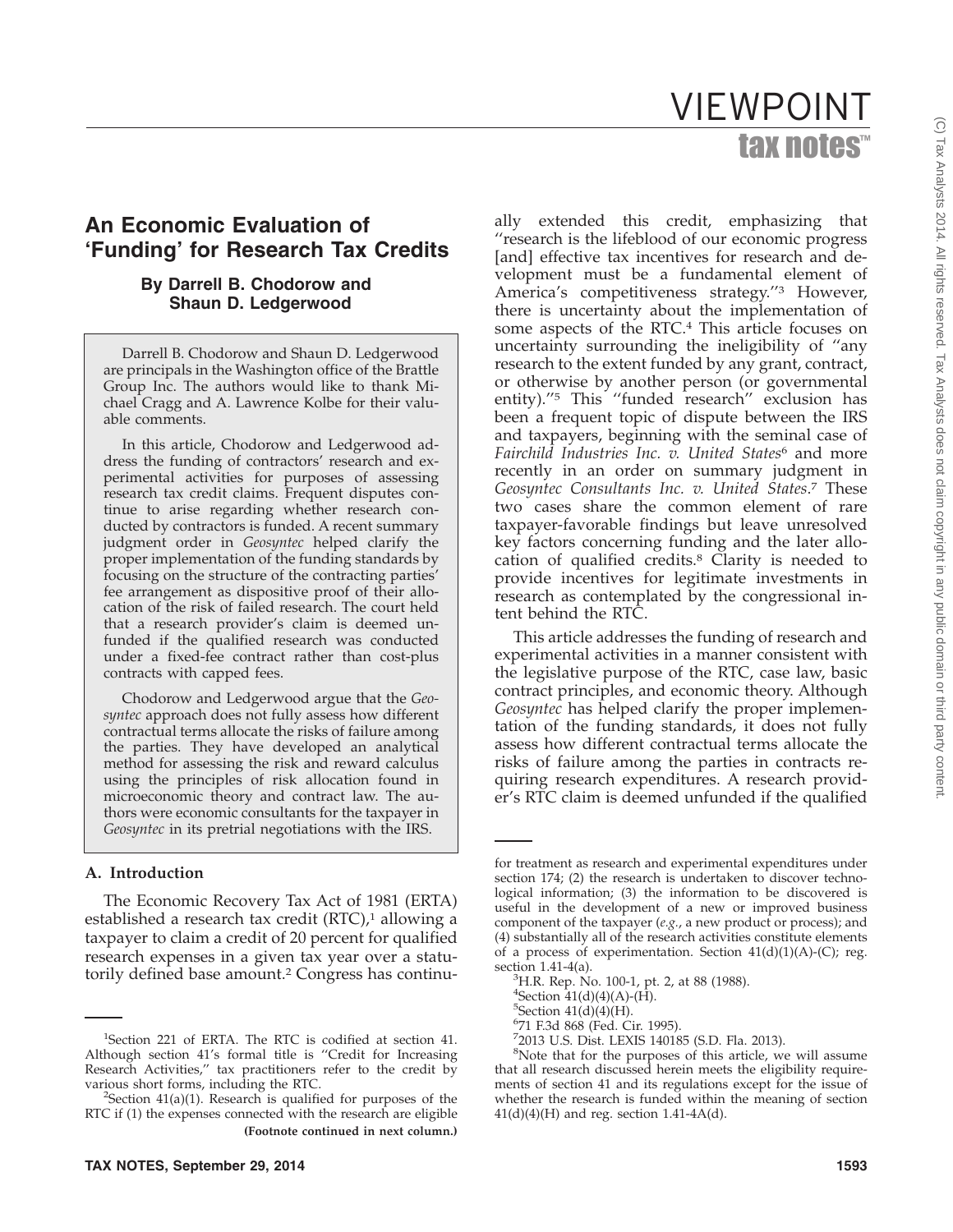research was conducted under a fixed-fee contract rather than other contracts containing similar fee arrangements (for example, cost-plus contracts with capped fees). We propose a more logical basis for assessing the risk/reward calculus underlying contracts requiring research using the principles of risk allocation found in microeconomic theory and contract law. This approach could bring logical cohesion to future RTC cases, allowing for the rightful ability of a researcher and its clients to claim the credits for qualified research expenditures based on concrete indicia of intent expressed in the language of the underlying contract.

#### **B. Legislative Intent**

Congress first enacted legislation under ERTA to provide an income tax credit as an incentive for U.S. businesses to increase their qualified research expenditures. The RTC was designed to address a market failure that leads to underinvestment in research by private investors. As explained in the legislative history to the recent renewal of the RTC in the American Taxpayer Relief Act of 2012:

Congress acknowledges that research is important to the economy. Research is the basis of new products, new services, new industries, and new jobs for the domestic economy. There can be cases where an individual business may not find it profitable to invest in research as much as it otherwise might because it is difficult to capture the full benefits from the research and prevent such benefits from being used by competitors. At the same time, the research may create great benefits that spill over to society at large. To encourage activities that will result in these spillover benefits to society at large, the government does act to promote research. Therefore Congress believes it appropriate to extend the present-law research credit.<sup>9</sup>

The RTC has been a subject of debate. Many have argued that the policy has been a cost-effective means of stimulating research that is necessary to keep U.S. enterprises competitive, given similar tax incentives provided in other countries. Others view the credit as nothing more than a corporate handout and as subject to corporate overreach. The effectiveness of the RTC as a tax incentive is an important policy question but beyond our scope here. The legislative intent behind the RTC is clear — subsidization of qualified research investments through tax credits. That was first affirmed in 1981, and it

has since been reaffirmed by the legislative and executive branches 15 times despite the program's detractors. Although there are expectations that Congress will extend the RTC retroactively for 2014 — and perhaps go further by expanding it<sup>10</sup> and making it permanent $11$  — this is unlikely until after the 2014 midterm elections.12

ERTA defined the term ''qualified research'' to exclude ''research to the extent funded by grant, contract, or otherwise by another person (or governmental entity).<sup>''13</sup> The legislative history to ERTA explained that Congress intended the funded research exclusion to apply in the following situation:

The credit is not available for any activity performed for another person (or governmental entity), whether pursuant to a grant, contract, or otherwise. Thus, if a taxpayer contracts with a research firm, university, or other person for research to be performed on the taxpayer's behalf, only the taxpayer which makes payments under the research contract and on whose behalf the research is conducted can claim the credit as those expenditures; the research firm, university, or other person which conducts the research on behalf of the other taxpayer cannot claim any credit for its expenditures in performing the contract.<sup>14</sup>

The above legislative history addresses a classic research contract in which the performance of the research is the deliverable. Research contracts can be differentiated from contracts that do not specifically require the performance of research as the deliverable but in which research may be required by the contractor to provide the products or services that constitute the deliverables. Congress did not explain to what extent, if at all, the funded research exclusion was intended to apply to the latter contracts.

The RTC statute does not define the term "funded" or explain how the exclusion would apply to research performed by a taxpayer under a contract or grant with a third party. Rather, Congress left the scope of the funded research exclusion to be addressed by the IRS in regulations. The

<sup>9</sup> Joint Committee on Taxation, ''General Explanation of Tax Legislation Enacted in the 112th Congress," JCS-2-13, at 140 (Feb. 1, 2013).

<sup>10</sup>*See* Dean Zerbe, ''Happy Days for Research: Tax Extenders Clear Senate Finance With Expanded R&D Tax Credit,'' *Forbes*, Apr. 4, 2014. <sup>11</sup>*See* Jia Lynn Yang, ''There's a War Over R&D Tax Credits.

And Companies Keep Winning,'' *The Washington Post*, Jan. 24,

<sup>&</sup>lt;sup>12</sup>See David Malakoff, "U.S. House Passes Permanent R&D Tax Credit," Science, May 9, 2014.

<sup>&</sup>lt;sup>13</sup> Section 41(d)(4)(H).<br><sup>14</sup> H.R. Rep. No. 97-201, at 116 (1981).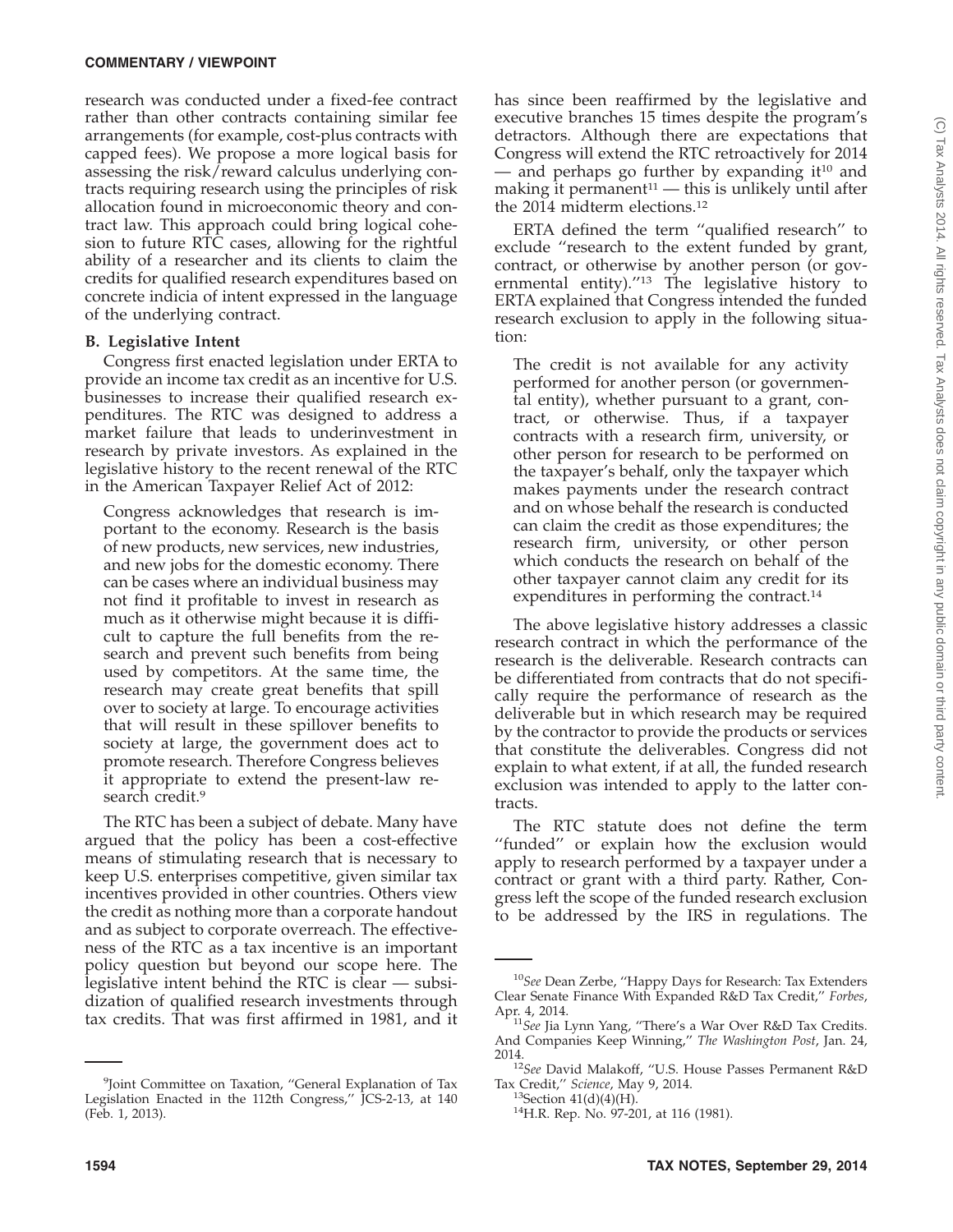#### **COMMENTARY / VIEWPOINT**

funded research regulation is reg. section 1.41- 4A(d). This regulation ties the concept of funding to (1) whether the customer has agreed to pay the researcher to perform research on its behalf unconditionally (that is, even if the research fails to achieve its objectives); and (2) whether the taxpayer retains substantial rights in the research results. These criteria are akin to the considerations in an investment decision — that is, the researcher expects that the current and future benefits from its investment in the contract will exceed its expected costs but is subject to the risk that they will not.

The remainder of this article focuses on whether the past application of these regulations, along with later judicial precedent, is consistent with the economic rationale implied by the original congressional intent in excluding funded research as a qualified research expense.

#### **C. Case Law Before** *Geosyntec*

**1. The** *Fairchild* **standard.** *Fairchild* is the seminal case interpreting the RTC funding exclusion. It involved a government contract in which Fairchild Industries Inc., an aerospace manufacturer, agreed to develop a new pilot training aircraft for the U.S. Air Force. The contract contained more than 1,000 pages of technical specifications governing the design, construction, and performance of the new aircraft. It provided that the Air Force was obligated to pay for the results produced from Fairchild's research only if they met these contractual specifications, as established by a set of 11 line-item milestones. Fairchild would receive a fixed fee upon the completion of each milestone, subject to the Air Force's acceptance of the work as satisfactory. If the Air Force considered Fairchild's work associated with any line item unsatisfactory, it could (1) reject the work, (2) require Fairchild to correct the work at its own expense, or (3) accept the work at a reduced price. The contract provided for the Air Force to make bimonthly progress payments, which were effectively pre-acceptance advances or loans to finance Fairchild's work under the contract's line items. However, Fairchild had no right to retain those payments unless the line items to which they applied were accepted. Once the Air Force formally accepted a line item of work, any progress payments previously applied were ''liquidated'' against the fee cap attributable to that line item. The Air Force ultimately paid Fairchild \$120.6 million for its work under this contract.

In denying Fairchild's application for the RTC, the IRS argued that the Air Force's progress payments had funded the company's claimed research expenditures within the meaning of reg. section 1.41-4A(d). It maintained that the determination of whether research is funded does not depend on

whether the contract gives the government the right to not pay for unsuccessful research. The Court of Federal Claims agreed, noting that ''the availability of the tax credit turns on the likelihood that the Air Force would pay Fairchild for the research conducted under the contract.''15 The court further observed that Fairchild expected it would be paid and, in fact, was paid for its research. It concluded that because the research expenses were funded by the Air Force and Fairchild therefore did not itself incur them, the company was not entitled to the RTC.

On appeal, the Federal Circuit rejected the IRS's position and reversed the claims court decision. It reasoned that for a contract that contemplates the performance of research by the contractor, ''the regulations implement allocation of the tax credit to the person that bears the financial risk of failure of the research to produce the desired product or result $^{\prime\prime}$ <sup>16</sup> — in other words, "the inquiry turns on who bears the research costs upon failure, not on whether the researcher is likely to succeed in performing the project.''17 The Federal Circuit elaborated: ''The statute is designed so that those who will bear the risk of financial loss can include the tax credit *in their calculation of investment risk*.''18 Thus, the court explicitly contemplated that the party at risk for failure of the research (that is, research that costs more than expected) would consider the RTC a benefit in deciding whether to enter a particular contract. This judicial approach is consistent with the legislative intent of the RTC to enhance the investor's willingness to face the risks of failed research.

The notion of fee structure is central to the evaluation of financial risk. Contracts for which the researcher can expect all of its time and materials to be expended in performance of the contract's terms (cost-plus contracts) bear no risk regarding failure of the associated research and thus do not allow the researcher to qualify for the RTC. Conversely, if a fixed fee is imposed, the researcher bears the risk of cost overruns should its research prove unsuccessful. In *Fairchild*, the IRS argued that the research was funded because the contract called for the Air Force to make interim progress payments financing Fairchild's performance of the contract above any applicable fixed fees. However, the Federal Circuit rejected that argument because, as discussed above, the progress payments were simply pre-acceptance advances and became nonrefundable only once the

<sup>&</sup>lt;sup>15</sup>71 F.3d at 872.<br><sup>16</sup>*Id.* at 870.<br><sup>17</sup>*Id.* at 873. <sup>18</sup>*Id.* at 874 (emphasis added).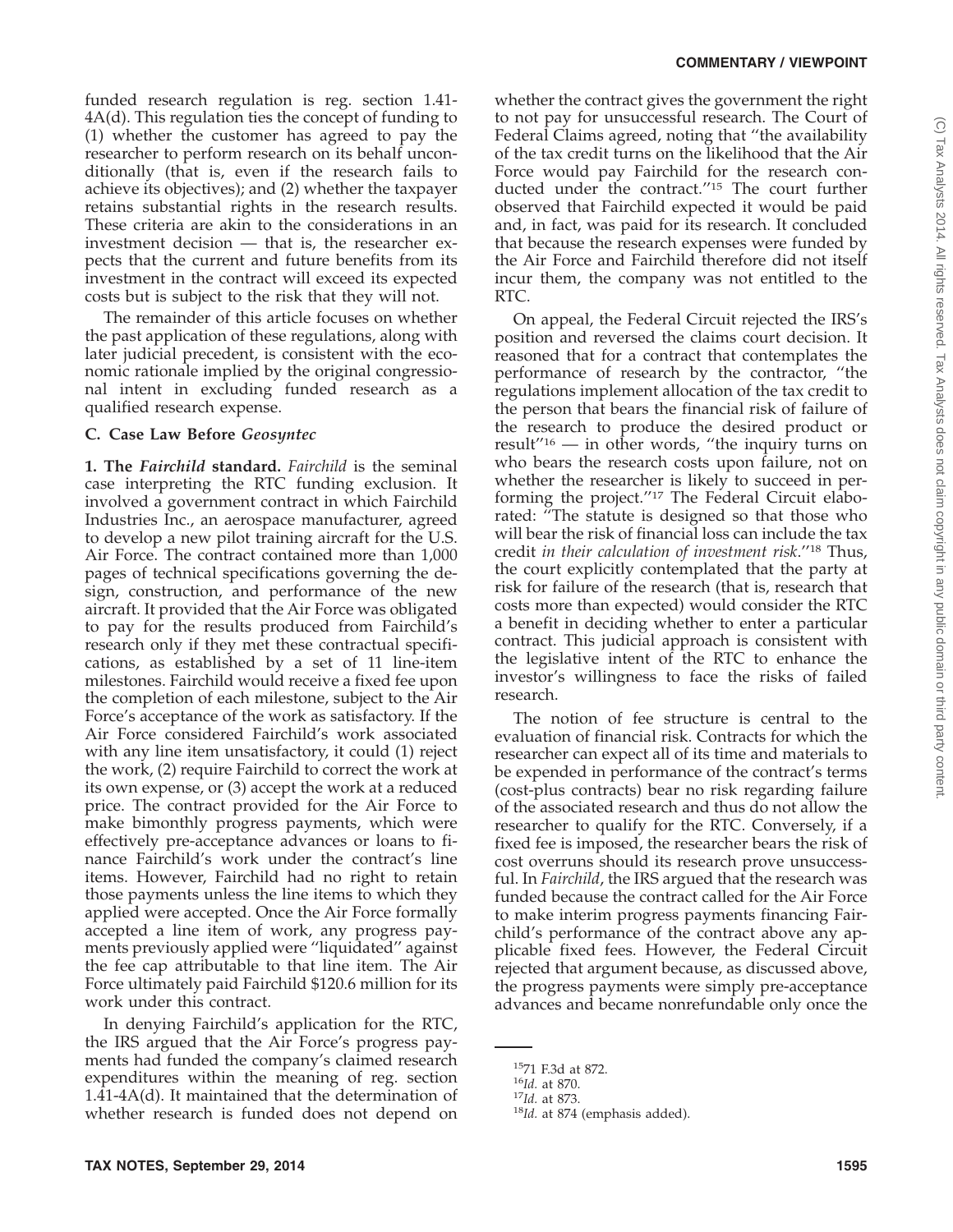Air Force later accepted Fairchild's work. Thus, the progress payments, because of their contingent nature, did not shift the financial risk of research failures from Fairchild to the Air Force.

The Federal Circuit also found the restrictive acceptance provisions of the *Fairchild* contract relevant in determining funding risks. It held that the Air Force's unilateral right to reject Fairchild's performance ''explicitly placed solely on Fairchild the risk of failure of every line item'' under the contract.19 Under the acceptance clause, Fairchild ''remained at risk for each line item until the research was successfully completed and the product of the research was accepted.''20 Accordingly, the contract was not funded, even though the Air Force had paid Fairchild more than \$120 million for its work on the project. *Fairchild* thus stands for the proposition that in a contractual arrangement under which a customer agrees to pay a third party to provide a product or service that relies on research, the party to whom the contract allocates the financial risk that the research will fail is entitled to claim the RTC. The contract in *Fairchild* explicitly placed that risk on Fairchild by giving the Air Force the right to reject the work and refuse payment, to recoup progress payments, and to force Fairchild to correct its work at its own expense.

**2. The** *Lockheed Martin* **standard.** The Federal Circuit in *Fairchild* did not address the second requirement of reg. section 1.41-4A(d), which would concern whether Fairchild retained substantial rights to the research performed under the contract. The IRS did not dispute that point. The seminal case on this issue is *Lockheed Martin Corp. v. United States*. <sup>21</sup> It involved RTC claims by aerospace manufacturer Lockheed Martin Corp. based on research expenses it had incurred in performing fixed-price defense contracts with the federal government. The contracts gave the government, as the contract sponsor, significant rights to the results of Lockheed's research, including ''an unlimited right to use Lockheed Martin's technical data and disclose it to third parties.''22 The contracts also required Lockheed Martin to reimburse the government for one-time costs if it intended to license or sell the technology developed for the government to third parties.

In light of those provisions, as well as extracontractual usage restrictions found in national export control laws and security classifications, the IRS argued that Lockheed Martin's rights to the research performed under the fixed-price contracts had no practical value and left it with no substantial rights in the research. Lockheed Martin contended that despite the rights given to the government under the fixed-price contracts, the company retained the right to use the research results in its business and thus retained substantial rights in that research. In considering that argument, the Federal Circuit explained that the provisions of reg. section 1.41-4A ''imply two scenarios in which the taxpayer's research will be considered 'funded' by another person.''23 The first, consistent with the earlier *Fairchild* decision, is when the taxpayer's research will be paid for by another person regardless of whether the research succeeds. The second scenario ''is when the taxpayer agrees to perform research for another person without retaining 'substantial rights' to its research — when the person for whom the research is performed has 'the exclusive right to exploit the results of the research' and the taxpayer 'must pay for the right to use the results of the research.'''24

Based on the relevant statutory and regulatory language, the Federal Circuit sided with the taxpayer: ''The right to use the research results, even without the exclusive right, is a substantial right."<sup>25</sup> Despite the government's extensive rights in the research performed under the fixed-price contracts and the requirement to pay the government if Lockheed Martin intended to sell the technology, the Federal Circuit concluded that the company's right to use that research in its own business without having to pay the federal government was determinative of the substantial rights issue:

The government concedes that the [fixed-price contract] provisions give Lockheed Martin the right to use its research in its business. *Such a right is clearly substantial*. It permits Lockheed Martin to manufacture and sell up-to-date products meeting the needs of its customers.26

Accordingly, *Lockheed Martin* establishes that a researcher possesses substantial rights in its research for purposes of the funded research exclusion as long as it retains valuable rights to use the research results in its trade or business without having to pay the customer, even if the researcher's rights in the research are not exclusive. In a contract in which the researcher faces financial risk for research outcomes, the researcher would recognize the benefits from use of that research in the cost benefit calculus underlying its decision to enter into

<sup>19</sup>*Id.* at 873. <sup>20</sup>*Id.* 21210 F.3d 1366 (Fed. Cir. 2000). <sup>22</sup>*Id.* at 1370.

<sup>&</sup>lt;sup>23</sup>*Id.* at 1374.<br><sup>24</sup>*Id.* 25*Id.* at 1375.<br><sup>26</sup>*Id.* at 1376 (emphasis added).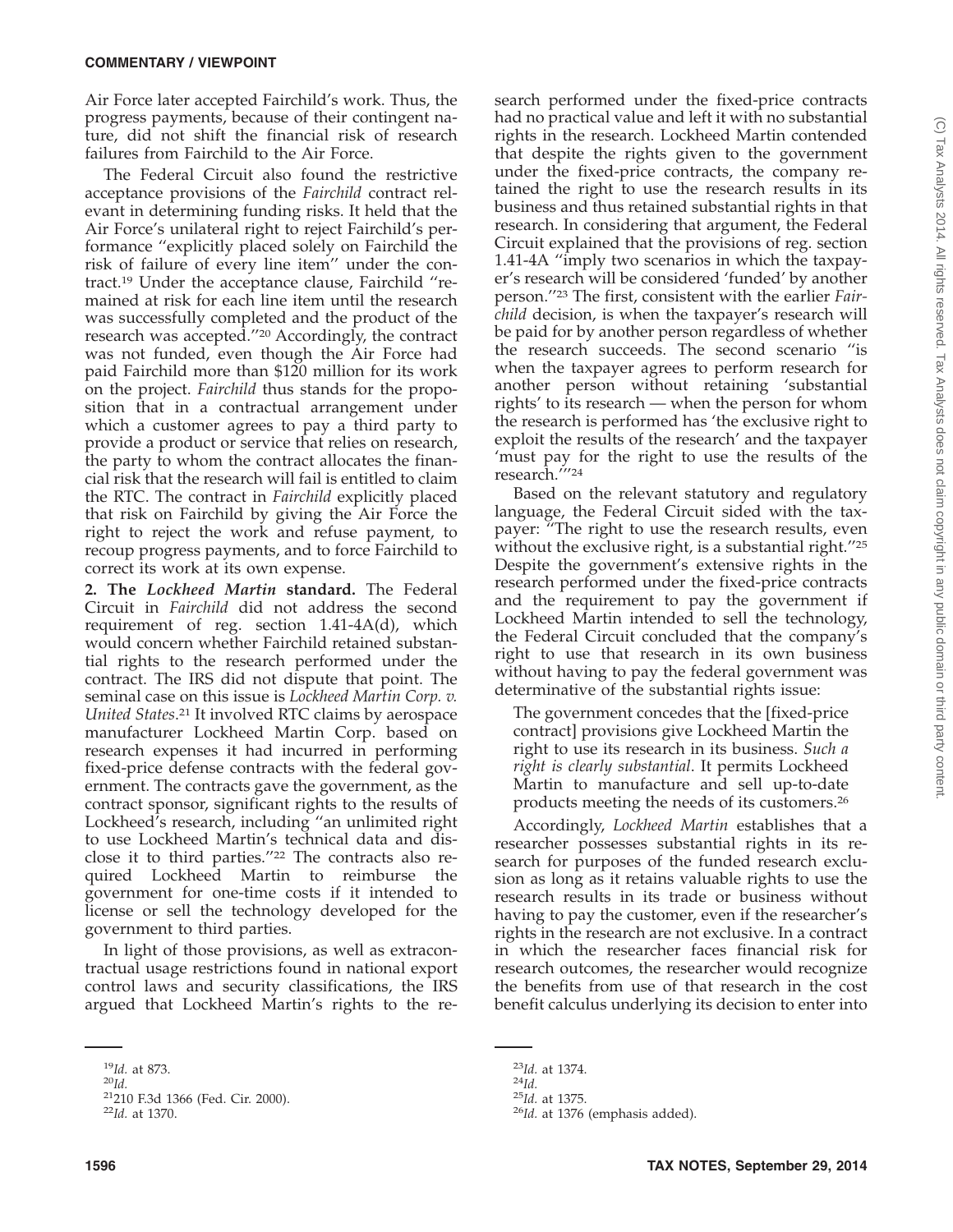that contract. A researcher making the investment decision to enter into a contract with these terms then faces risks and rewards similar to those that a taxpayer conducting research on its own behalf would face, and thus, the granting of RTCs is consistent with the legislative intent.

## **D. Administrative Guidance**

The IRS has interpreted *Fairchild* in field advice. In non-docketed Service advice review (NSAR) 20350,27 the IRS addressed whether costs incurred under contracts for architectural, engineering, construction management, and other consulting services were funded. It reasoned that contracts for professional services are generally funded because design professionals typically warrant only that they will comply with professional standards and thus will be paid for their work as long as they perform in a non-negligent manner. NSAR 20350 concluded that by contrast, ''design and build'' contracts involving both the design and construction phases of a project are generally unfunded because the contractor has an implied duty to provide substantial performance rather than merely exercising the diligence of a competent professional. NSAR 20350 effectively constrains a researcher's ability to claim the RTC even in the presence of contractual language ensuring the buyer's right of conditional acceptance, since the absence of a warranty provision that explicitly requires specific performance could tend to negate the researcher's claim that it bore the true risk associated with unsuccessful research.

The IRS has also provided guidance on the assessment of an RTC claimant's right to future benefits from the research anticipated under specific contracts. In NSAR 20350, the IRS concluded that ''except where a contract has explicit provisions granting ownership of all intangible or intellectual property (not merely designs, specifications, blueprints and the like) to the client, [the taxpayer] retains substantial rights.'' Under that rationale, the only instance in which a researcher would not have substantial rights is when a contract explicitly grants the customer all ownership rights in the IP resulting from the research. However, in subsequent litigation, *Union Carbide Corp. v. Commissioner*, <sup>28</sup> the IRS argued that a taxpayer's experimental plant test was funded because the relevant contract required the researcher to license the tested product from the vendor if the test was ultimately successful. The Tax Court rejected that argument based on its findings that the taxpayer had retained all rights to use the results of its plant tests and that the information it gained from the research was valuable to the researcher regardless of whether the resulting product was ultimately licensed*.* This latter finding suggests that courts interpret more broadly than the IRS the extent to which a taxpayer reserves substantial rights to future benefits derived from specific research.

Additional administrative guidance was provided in NSAR 1401F,<sup>29</sup> which concluded that research performed by an engineering firm under six representative contracts was funded because the clients' payments under the contracts were not specifically contingent on the success of the research. Thus, it appears that the IRS's most recent administrative position is that research performed by taxpayers under contracts will be treated as funded and ineligible for the RTC unless there are contractual provisions like those in *Fairchild* that make the client's payments specifically contingent on the success of the research activities. NSAR 1401F suggests that absent *Fairchild*-like acceptance provisions, research performed under a contract will be presumed funded unless proven otherwise in a court of law.

The economic effect of that presumption simultaneously reduces the potential researcher's perceived benefits and adds to its likely costs, thus making it less likely to risk investing in otherwise valuable research activity. This hinders the legislative purpose for which the RTC was passed and repeatedly renewed — an outcome that will continue absent modification of the standards of proof required to obtain the credit.

# **E.** *Geosyntec*

*Geosyntec* addressed whether otherwise qualified research that an environmental engineering firm conducted on behalf of clients under contractual arrangements was funded within the meaning of reg. section 1.41-4A(d). The taxpayer and the government agreed to have the issue adjudicated by reference to six sample contracts. Three of them called for fixed-fee payments by the clients. The other three were cost-plus contracts subject to a negotiated cap or maximum fee (the cost-plus with a maximum (CPM) contracts). Consistent with *Fairchild*, the court held that the totality of the provisions under the fixed-fee contracts placed the risk of failed research on the researcher such that its research investments under the contracts were not funded. However, the court held that the contractor's risk of nonpayment under the CPM contracts

 $\overline{a^{27}2002}$  WL 32168014 (Aug. 21, 2002).<br><sup>28</sup>T.C. Memo. 2009-50. 292012 WL 1240762 (Mar. 7, 2002).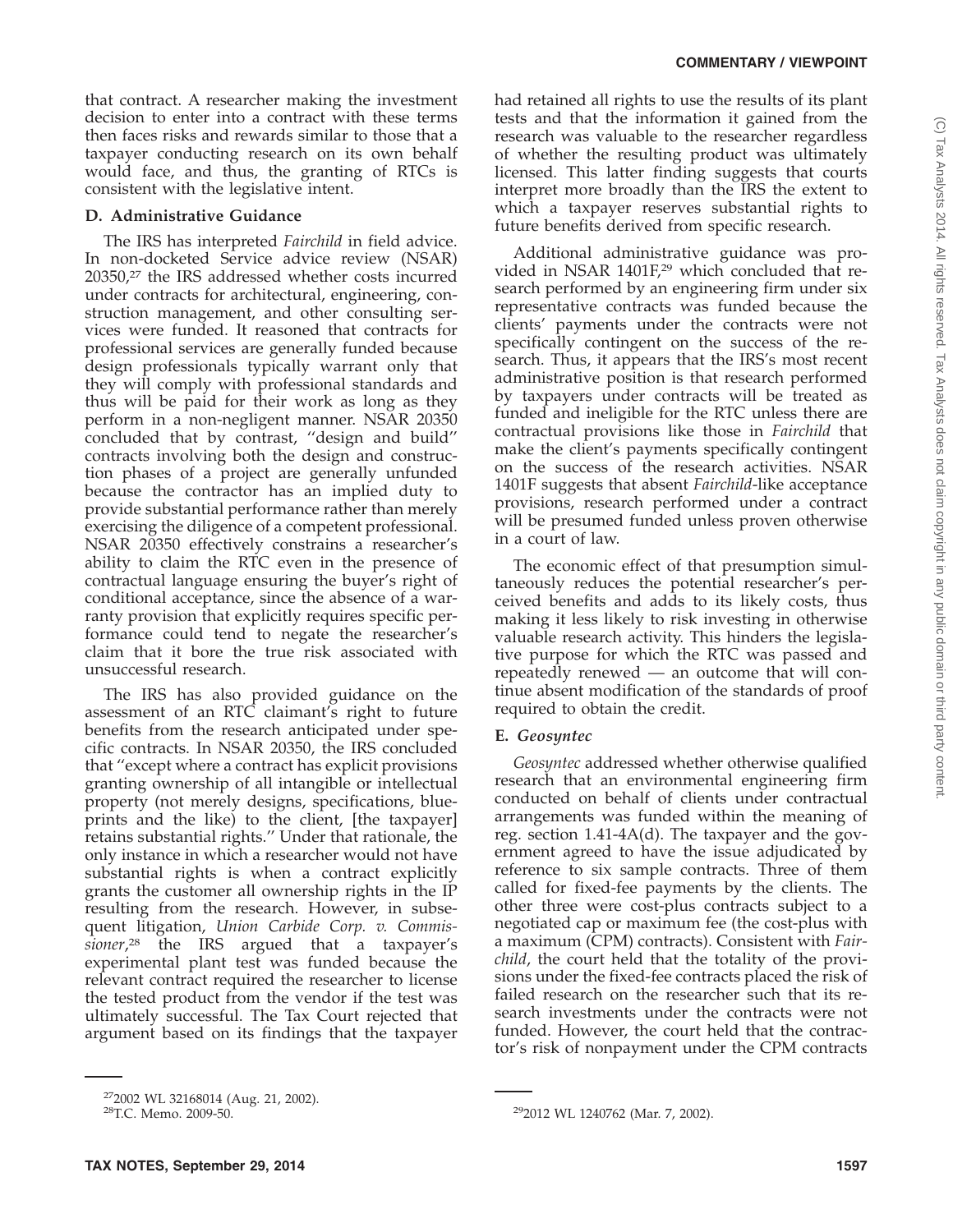was not significant enough to render them unfunded, and thus, that research was funded and ineligible for the RTC.

The *Geosyntec* decision can be viewed as undercutting the IRS's position in NSAR 1401F that all research performed under a contract is funded by the customer's payments unless the contract contains acceptance provisions virtually identical to those in *Fairchild*. One set of commentators described the implications of *Geosyntec* for the scope of the funded research exclusion as follows:

The IRS's overly restrictive concept of what constitutes funded research has been dealt a serious blow by the *Geosyntec* court's solidification of the view that an analysis of funded research should be conducted using only the principles of contract law, *dismissal of the idea that the regulations contemplate solely the inclusion of research-related costs above the funding actually received, and recognition that a proper analysis requires review of the language of a contract in its totality*.

Because of *Geosyntec*, IRS examiners hopefully will recognize that *businesses face risk in a fixed payment contract when the business owners have to cover all research costs, profits, and potential loss associated with a fixed payment arrangement*.

#### ...

Although the government attempted to argue otherwise, the *Geosyntec* court reminded us that *commercial research must be reviewed in the context of the marketplace with all of its attendant constraints*. Unlike university or grant-based research, commercial research typically proceeds incrementally and with a specifically intended consumer awaiting the results. *It is rarely, if ever, undertaken without an attempt to balance the risks to the ongoing business concern as a whole against the need to innovate and modernize*. <sup>30</sup> [Emphasis added.]

The *Geosyntec* litigation remains pending, and the district court's holding on the funded research issue is on appeal. However, as the commentators note, this decision recognizes that the researcher's choice to execute a contract that may require an investment beyond the amount originally contemplated is based on a cost benefit calculus that considers many factors, as construed across the contract in its totality.31

The *Geosyntec* holding creates a logical conundrum regarding the distinction between fixed-fee and CPM contracts. If the contractor assumes the monetary risk of unsuccessful research in performing tasks under a fixed-fee arrangement, why would that risk disappear if remuneration is constrained to time and materials expended subject to a cap that shifts risk to the researcher?32 Indeed, all else being equal, the CPM contract then presents the researcher with even greater risk than the fixed-fee contract because the possibility of profiting from efficient performance (that is, successfully completing the research and associated project at a cost below the cap) is removed in a CPM arrangement. To better understand why this is so, we next reconcile the economic and contractual foundation of the risk/reward calculus anticipated by the RTC.

## **F. The Economics of Risk/Reward in Contracts**

From an economic perspective, contracts exist to define the terms of mutually beneficial trade between the contracting parties.<sup>33</sup> The expected value of a contract is recognized through the performance of its terms.34 Contracts allocate the financial risks and rewards associated with performance of these terms between the parties, as agreed to by the

<sup>&</sup>lt;sup>30</sup>Zerbe et al., "Risk Has Its Rewards: Good News for Businesses on R&D," Tax Notes, Aug. 19, 2013, p. 829.

<sup>&</sup>lt;sup>31</sup>The court in *Geosyntec* was not asked to address whether the rights to future benefits of the research under the contracts were substantial within the meaning of reg. section 1.41-4A(d).

<sup>&</sup>lt;sup>32</sup>This discussion assumes the researcher expects that the fixed fee or fee cap agreed to could bind. Caps that have no realistic expectation of binding do not shift risk to the re-

searcher.<br><sup>33</sup>This is a foundational concept for all microeconomic theory involving cooperative bargaining. *See* John F. Nash Jr., ''The Bargaining Problem,'' 18 *Econometrica* 155 (Apr. 1950) (the origin of the concept of ''Nash Equilibrium'' and cooperative game theory, as featured in the film *A Beautiful Mind*). Yulie Foka-Kavalieraki and Aristides N. Hatzis have observed: ''In a given transaction, when ex ante A values a widget at  $\epsilon$ 10 and B at  $\epsilon$ 15, if an exchange among them takes place, both will end up richer ex post. If the stipulated price is  $\overline{\epsilon}$ 12, then A ends up with  $\epsilon$ 12 instead of owning a widget that he values at  $£10; B$  now owns a widget that he values at €15, plus €3 (his consumer surplus), totaling €18. They both became  $\overline{ε}5$  richer  $-$  €5 being the surplus created by their transaction. Society is also €5 richer.'' Foka-Kavalieraki and Hatzis, ''The Foundations of a Market Economy: Contract, Consent, Coercion,'' 9 *European View* 29

<sup>(2009).&</sup>lt;br><sup>34</sup>Robert Cooter and Melvin Aron Eisenberg, "Damages for Breach of Contract,'' 73 *Cal. L. Rev.* 1432 (1985):

If the injured party had made the forgone contract instead of the actual contract, it is possible that the forgone contract would also have been breached. In many cases, however, the probability of breach is small. As the probability of breach approaches zero, the expected value of a contract approaches the value of performance. This in turn implies that the opportunity cost of a forgone contract approaches the value of performance of a contract that is made.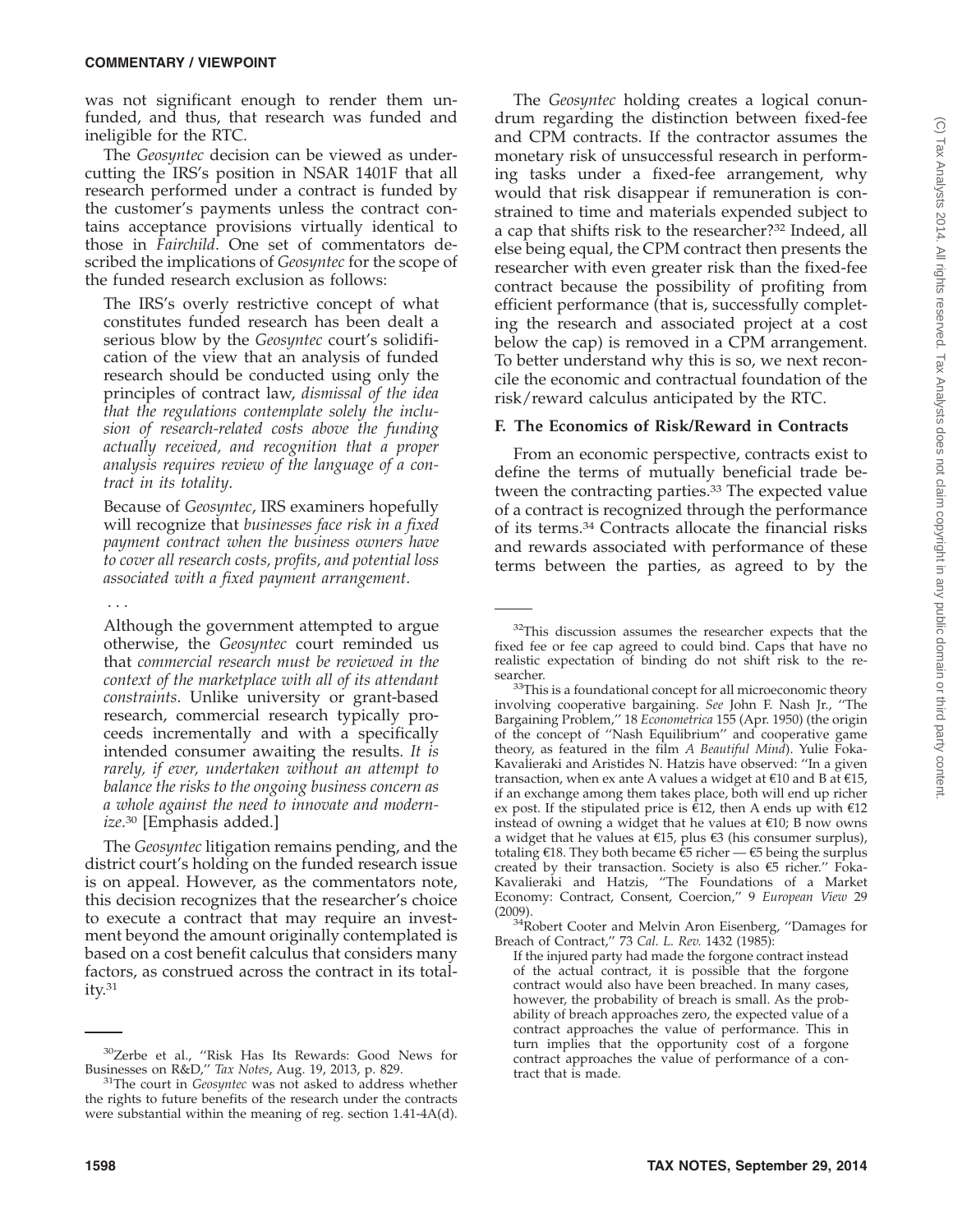parties at the time of the contract's formation.35 As applied in the RTC setting, the party funding a contract involving qualified research expenditures is the party that bears the risks and rewards of the research to be performed under that contract's terms. This is consistent with the Federal Circuit's reasoning in *Fairchild*, which established that a taxpayer's eligibility to claim the RTC requires proof that it bore the risk of failed research and would capture future benefits if that research proved successful.

A research provider's decision to enter into a contract requiring it to perform new research is based on an economic assessment of the expected risks and rewards presented by the contract's terms. To be willing to enter the contract, the total expected profits derived by the researcher from successful research (and, thus, successful performance) must at least equal the profits that it could achieve through diverting the resources required to perform on that contract to alternative business opportunities — an economic concept recognized generally as the researcher's opportunity cost.36 Whether the contract can achieve the contractor's opportunity cost is a function of (1) its expected profits derived directly from executing the contract, (2) the expected costs associated with the risk of failing to perform, and (3) any profits it expects to derive from future business opportunities reserved under the contract's terms and made possible by the associated research.

It follows that the researcher will not enter a contract if the expected risks and rewards allocated by its terms yield expected profits insufficient to cover its next best profit-maximizing alternative. However, as the reasoning in *Fairchild* suggests, there is some trade-off between these factors. For example, the researcher may accept greater costs associated with the risk of failed research in return for greater (or more certain) profits directly derived from the contract or from future business opportunities created from the associated research. All else equal, investors place greater value on expected cash flows with lower risk, making contracts with some measure of certainty preferable to those with

less certain or speculative payments. For that reason, the type of payment mechanism specified in the contract is critical, as are provisions such as warranties or other conditional acceptance provisions that shift risk to the research provider, and other provisions that grant (or deny) its rights to the future business opportunities created from the research.

**1. The type of payment mechanism.** Contract provisions specify different payment mechanisms to allocate the risks of failed research and the rewards of successful research to the research provider. One common mechanism is a fixed-price contract under which the researcher receives a fixed lump sum payment for the performance of the contract (or for the completion of a milestone or other stated goal in a multistage contract).37 Those contracts place the actual cost of performance and the financial risk of failure to perform squarely on the research provider, but they also provide an opportunity for the researcher to profit from efficient performance.38 Every dollar the researcher expends in performance of the contract's terms thus reduces its profit; higher-than-expected research costs can cause the researcher's expenditures to exceed the lump sum paid by the buyer, effectively making performance economically undesirable but unavoidable.39 It is for this reason that the court in *Geosyntec* properly recognized that fixed-fee contracts place the risk of failed research squarely on the researcher provider, thus entitling it to claim the RTC for all qualified research performed under the contract's terms.

A different type of pricing mechanism arises in cost-plus contracts in which the researcher is guaranteed compensation for all the time and materials

<sup>39</sup>That is, if the seller's costs, including research and opportunity costs, exceed the fixed price, the seller will lose money on the contract and thus be worse off than it would have been even if it had never entered into the contract.

<sup>35</sup>*See generally* Walter Nicholson, *Microeconomic Theory: Basic Principles and Extensions* (1995), at 229-236 (value of a contract is in promoting the gains from trade and allocating risk between

the parties).  $36''$ When economists refer to the 'opportunity cost' of a resource, they mean the value of the next-highest-valued alternative use of that resource.'' David R. Henderson, ''Opportunity Cost,'' *The Concise Encyclopedia of Economics* (2008). *See also* Shaun D. Ledgerwood, ''Rethinking the Theory of Efficient Breach: An Approach Based in Industrial Organization,'' PhD thesis, Department of Economics, University of Oklahoma (1997).

<sup>&</sup>lt;sup>37</sup>"Time to completion, project complexity, construction change orders, and risk management are the fundamental problems in the contracting environment. In a fixed price contract, the contractor (seller) receives a lump sum payment irrespective of the costs actually incurred.'' Patrick Bajari and Steven Tadelis, "Procurement Contracts: Fixed Price vs. Cost Plus," at 2 (Mar. 15, 1999).

<sup>&</sup>lt;sup>38</sup>"Indeed, the use of fixed price contracts for projects with [an] uncertain process can encourage the contractor to find the best work methods independent of the owner. This can help achieve goal alignment as the contractor increases their profit while finding the best solution for the owner.'' John Rodney Turner, ''Project Contract Management and a Theory of Organization,'' ERIM Report Series Reference No. ERS-2001-43-ORG, at 6 (July 20, 2001). ''Indeed, the contractor can make additional profits from managing the risk, as long as they understand it when they bid for the contract. The contractor buys the risk off the client and makes profits from managing it."  $Id$ . at 7.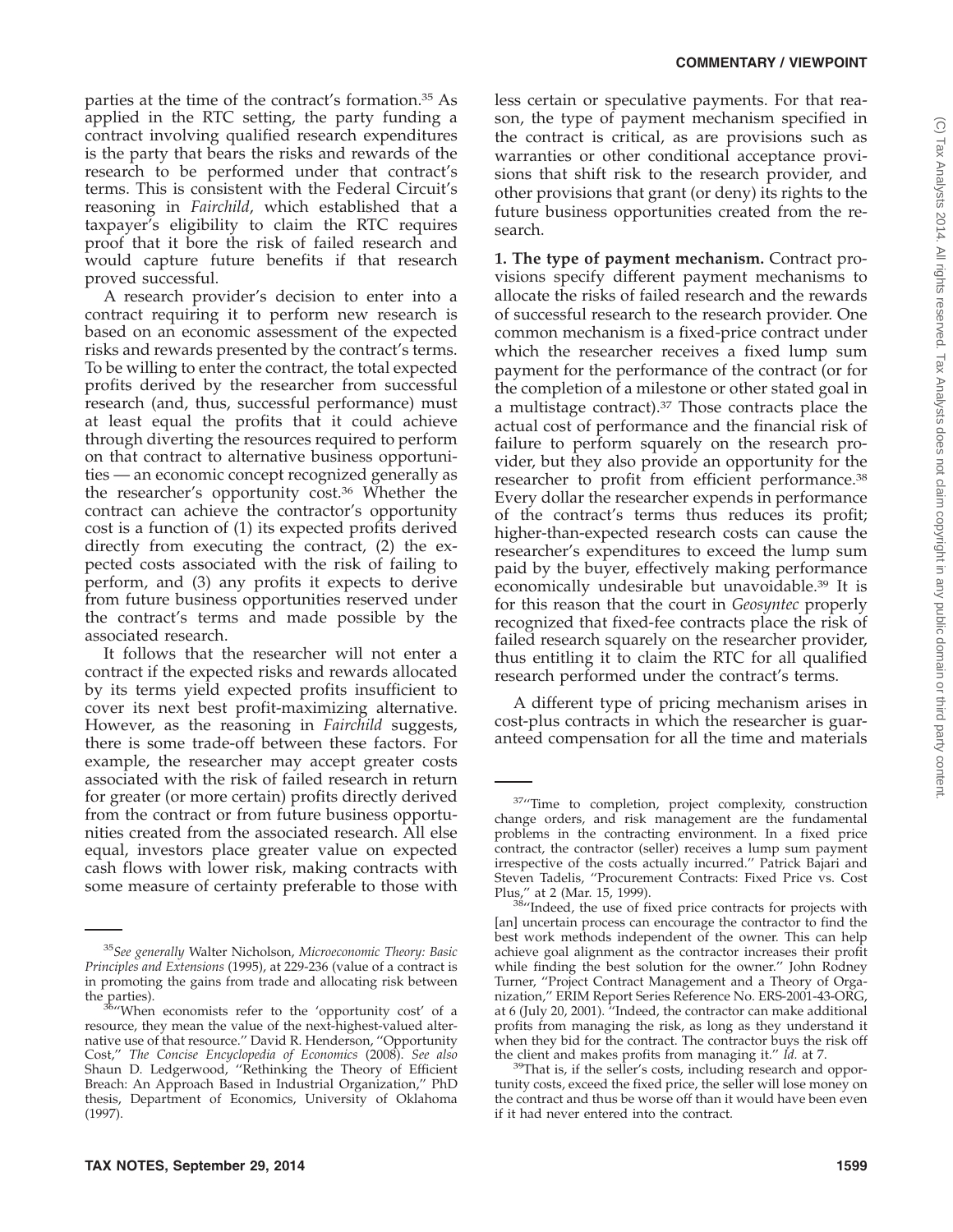of the effort it expends in performance.40 In contrast to fixed-fee provisions, cost-plus contracts tend to shift significant performance risk to the buyer because it bears the risk that research costs could exceed the parties' expectations.<sup>41</sup> Likewise, while the research provider incurs less performance risk under a cost-plus contract, it loses some upside potential if it efficiently performs. A hybrid of fixed-price and cost-plus pricing provisions is used in CPM contracts. Those provisions restrict the researcher's compensation to time and materials expended up to a specified price cap. The buyer in those contracts simultaneously benefits from the research provider's potential efficiency and is protected against cost overruns in excess of the cap.42

An illustration of the risks and rewards for cost-plus, fixed-fee, and CPM contracts can be used to evaluate how these different payment terms distribute the risks and rewards regarding contracts. The figure presents a simple illustration of this distribution assuming that a fixed fee is identical to the cap set for an equivalent CPM contract, when both equal the expected cost of executing the contract under a cost-plus fee structure. The contract has a range of possible execution costs, some below the expected cost (equal to the fixed fee or cap) and others above. For the cost-plus contract, the risk of unsuccessful research is borne by the customer, but it also keeps the benefits of successful research — with success defined as meeting research goals without excessive costs. The researcher in a fixed-fee contract is at risk of incurring higherthan-expected costs but will benefit if the costs are less than expected. By comparison, the CPM contract benefits the customer to the detriment of the

researcher under either circumstance, because the customer retains the benefits of successful research (that is, lower-than-expected research costs) while receiving protection from higher-than-expected costs if they arise.



The payoffs in fixed-fee contracts are more symmetrical in a crucial characteristic — the party bearing the risk of loss also receives the rewards of efficient performance.<sup>43</sup> However, the payouts for CPM contracts are asymmetrical — the researcher bears the risk of loss, but the benefits of efficient research flow back to the customer. Thus, a CPM contract with a cap poses greater risks to the contractor than a fixed-fee contract with the fee equal to the cap because the contractor then shoulders equivalent performance risk while forfeiting the upside potential of efficient performance.<sup>44</sup>

The court in *Geosyntec* concluded that unlike fixed-fee contracts, the researcher's CPM contracts were funded for RTC purposes. The court did not describe the basis for that finding. However, as the figure demonstrates, the introduction of an economically binding fixed-price component to a costplus contract shifts the rewards associated with efficient, successful research from the researcher to the buyer, while shifting the risks of unsuccessful or costly research from the buyer to the researcher. The allocation of risk by the CPM mechanism therefore leaves the researcher with a ''heads I lose, tails I break even'' payoff structure. These risks of failed research under a CPM contract are more stringent

<sup>40&#</sup>x27;'Cost-Plus: The contractor is repaid all their expenses, plus an agreed profit margin. The agreed profit margin can be a percentage of the out-turn cost (cost plus percentage fee), or a fixed amount (cost plus fixed fee). Whatever the contractor spends on painters and decorators, paint and wallpaper, is refunded, even if the unit rates are excessive and productivity rates are low." Turner, *supra* note 38, at 5.

<sup>&</sup>lt;sup>41</sup>"Cost-plus contracts are necessitated by the inability or unwillingness of firms to bear the risks. The government has superior risk bearing ability and so the burden is shifted to it. It is then enabled to buy from firms on the basis of their productive efficiency rather than their risk bearing ability, which may be only imperfectly correlated.'' Kenneth Arrow, ''Economic Welfare and the Allocation of Resources for Invention," *Rate and Direction of Inventive Activity: Economic* 609-626 (1962).

<sup>&</sup>lt;sup>42"</sup>A second example is the cost-plus contract in one of its various forms. When production costs on military items are highly uncertain, the military establishment will pay, not a fixed unit price, but the cost of production plus an amount which today is usually a fixed fee. Such a contract could be regarded as a combination of a fixed-price contract with an insurance against costs. The insurance premium could be regarded as the difference between the fixed price the government would be willing to pay and the fixed fee." Id. at 6.

 $43$ This need not imply perfect symmetry.<br> $44$ The illustration above assumes that the expected cost, fixed fee, and cap would all be set at the same level. However, a researcher will require that the average outcome under the contract leave them whole, despite the asymmetry. Therefore, all else equal, a researcher in a CPM contract would require a cap that exceeds the expected cost or fixed fee to equal the expected value of the two types of contracts. While this compensates the researcher *on average* for the asymmetry, and so provides mutually acceptable terms, the researcher still bears the cost of actual failures without receiving the benefits of actual successes. Thus, the researcher still bears the risk.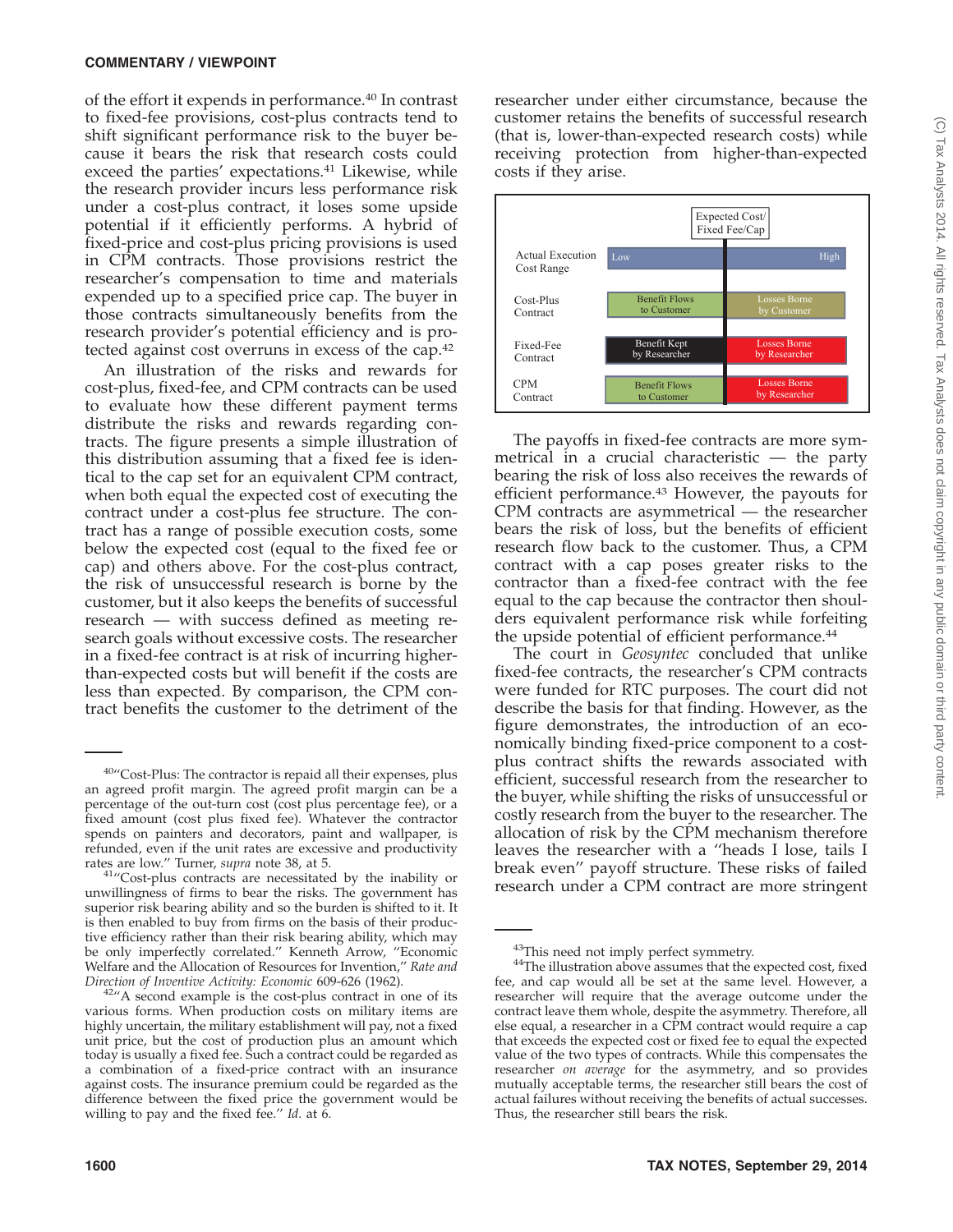than the types of risks faced by the seller under fixed-fee contract structures, a feature that should have led the court in *Geosyntec* to find that CPM contracts, like fixed-fee contracts, were unfunded, assuming that there was a realistic possibility that the cap could be binding.

**2. The right of conditional acceptance (or revocation of acceptance).** Contract terms that grant the buyer the ability to evaluate and reject the result of the research provider's performance can also be used to allocate financial risks and rewards between the contracting parties. A key mechanism used to shift the financial risk of performance from buyers to sellers is the adoption of contract terms that make performance conditional on the acceptance of the buyer or a third party, such as a governmental regulatory agency.45 Those terms shift financial risk away from the buyer and increase the seller's uncertainty concerning the adequacy of its performance. Clearly, the extent to which satisfaction of the criteria required for performance depends on the subjective opinion of the buyer or a third party can exacerbate a researcher's financial risk, thus increasing the likelihood that it will fail to recognize its expected profits from the contract.

Two other types of contractual provisions that create uncertainty regarding the adequacy of the seller's performance are warranties and indemnification provisions. Warranties may be defined by the contract's terms (an express warranty) or derived from the common law (an implied warranty).<sup>46</sup> In either event, the effect is to further shift financial risk from a buyer to a seller beyond the performance of the contract, again increasing the likelihood that the seller could fail to cover its opportunity costs because of the probability of incurring additional expenses ex post performance.47 Indemnification clauses can also allocate risk between the contracting parties.<sup>48</sup> Whereas a

**(Footnote continued in next column.)**

warranty represents an assurance about the quality of the contract's outcome derived from the seller's performance, indemnity clauses may ensure reimbursement for a variety of losses accrued as a result of the contract, including those that are ancillary to performance.49 For the RTC, any contractual terms that give the buyer the unilateral ability to reject or revoke prior acceptance of performance will shift the risk of nonperformance from the buyer to the researcher, thus reducing its net expected benefits from the contract.50

**3. Allocation of post-performance financial rewards.** A contract may also allocate rights concerning expected future rewards derived from the contract. The contracting parties will consider the overall profitability of the contract relative to their opportunity costs before assenting to the agreement. In the negotiation process wherein a researcher weighs the relative expected benefits and costs of various contract provisions, it should be more willing to accept less favorable terms regarding contract pricing and performance in exchange for greater rights to future benefits from the contract's results. For example, the researcher might be willing to accept a fixed fee as opposed to a guaranteed payment of all time and materials in exchange for the benefit of having free use of the results of its research to attract new business or perform future assignments. It is therefore logical that reg. section 1.41-4A considers the researcher's preservation of its rights to future benefits from the contract in assessing whether it is funded from the

<sup>45</sup>*See generally* Cooter and Thomas Ulen, *Law and Economics*

<sup>&</sup>lt;sup>46</sup>*Id*. at 423-430.<br><sup>47</sup>''The insurance motive is based on the idea that consumers are risk-averse whereas firms are risk-neutral. With different attitudes toward risk, sellers provide buyers with insurance against the event of product failure in the form of warranty contracts.... Sellers do not care about any transfer of income which leaves expected profits unchanged. Therefore, sellers are willing to take over the income risk from buyers in the form of a warranty." W. Emons, "The Theory of Warranty Contracts," 3<br>J. Econ. Surveys 43-57 (1989).

<sup>&</sup>lt;sup>48</sup>R.H. Arndt, "Getting a Fair Deal: Efficient Risk Allocation in the Private Provision of Infrastructure,'' unpublished PhD thesis, at 127 (2000):

The traditional, contractual, approach to risk allocation was to clearly allocate specific risks to the various parties by allocating a clear responsibility on one party or the other. If a risk eventuated but was not handled in the way

set out in the contract then one party is in breach of the agreement. The other, aggrieved, party can seek compensation according to the methods set out in the contract and, if this does not succeed, then ultimately via the legal system.

This approach to risk allocation is called the entrenchment of rights approach because each party has specifically defined rights and obligations. It is also sometimes called the defaultcompensation approach because a default of the contract leads to a claim for compensation by the aggrieved party due to a breach of contract. This is the most clear and certain of all the

<sup>&</sup>lt;sup>49</sup>The economic purpose of mutual indemnity clauses is to shift risk to the party that can bear that risk at the lowest cost. *See* Richard Posner, *Economic Analysis of the Laws*, at 189 (1992). By comparison, indemnification clauses that shift risk to one party raise exclusively that party's costs, without providing this coincident benefit, thus increasing the risk that the contract will prove unprofitable even in the event of otherwise successful

 $50$ Acceptance of commercial goods under the Uniform Commercial Code provides a useful analogy for performance acceptance. Even after a buyer accepts goods, that acceptance may be revoked if it was under reasonable but unsubstantiated assumptions. Moreover, ''a buyer who so revokes has the same rights and duties with regard to the goods involved as if he had rejected them.'' U.C.C. section 2-608.